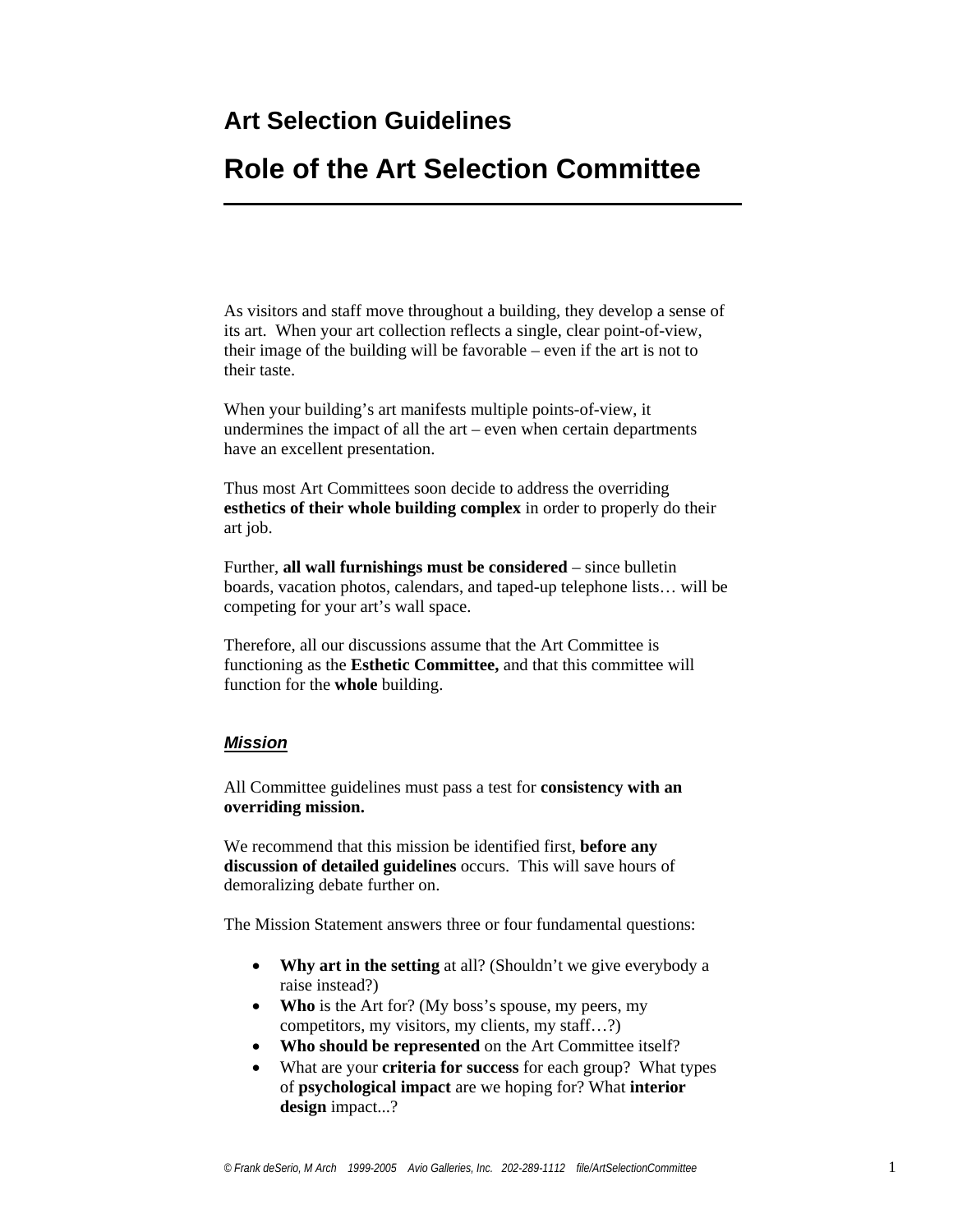The most successful version of this statement is the chief **Executive's** Mission Statement. It will serve as a guide for all subsequent Art Committee work.

#### *Committee Process*

Once the Committee is properly configured and the Executive Mission Statement delineated, responsibilities are assigned to subcommittees. A specific Art Selection project is essential to help work out policies and guidelines for the whole.

#### *Budget*

Hard and fast budgeting is difficult, but some guidelines must be developed in order to avoid wasting time on expensive options that will never be approved.

#### *Expert Guide*

The next part of the process will need the help of an Expert Guide. The groups identified in the Mission Statement will have **conflicting needs** and the Committee will benefit from an expert with no vested interest in particular groups, nor in the internal politics of the organization.

It will normally need to be an Art Consultant, one with the vision to understand how to implement the Mission, ensure a rich mix of themes, and help find the middle way among conflicting needs.

#### *Needs assessment*

Where do we need the art, in what sizes? How many pieces in each size?

Usually we walk the building (if possible) then mark and number each location on a floor plan. Then we get an agreement on the locations by the full committee. We also identify possible locations for the reuse of existing art.

Media: we now identify: which pieces are to be Fine Art, which are to be prints, where silk flowers or plants are to be located, and which items will need a budget for special lighting.

From our Preliminary Budget, we can now judge how much is available for each piece.

At this point we readjust our number of pieces, their locations, and often, even the budget. Sometimes it is appropriate to phase the work over two or three years.